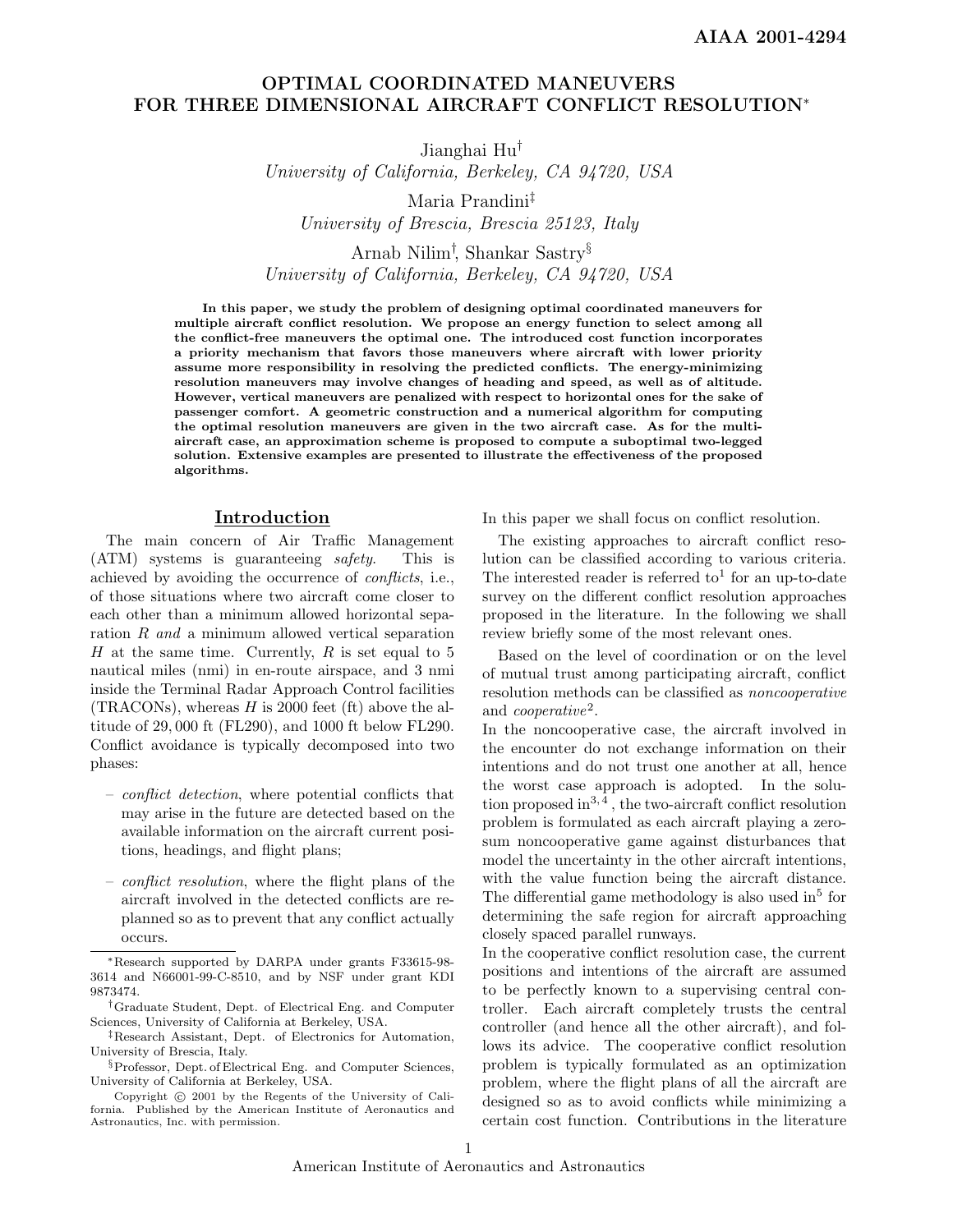belonging to this class include<sup>6–11</sup>, to mention only a few.

In between the extremes of noncooperative and cooperative conflict resolution there is the probabilistic conflict resolution approach. In this approach, each aircraft position is assumed to be distributed according to some probabilistic law, which models the presence of disturbances affecting the aircraft motion as well as the partial confidence of each aircraft in the available information on the intentions of the other aircraft. Contributions belonging to this category include  $12,13$ for the two aircraft case, and  $14,15$  for the multiple aircraft case.

Based on whether vertical maneuvers are employed or not, conflict resolution methods can be classified as two-dimensional (2D) or three-dimensional (3D), with the former being a particular case of the latter. Typically, conflicts are resolved by resorting to three different actions: turn, climb/descend, and accelerate/decelerate, which affect the aircraft heading, altitude, and speed, respectively. Resolution strategies adopting one of these actions or a combination of them are analyzed and compared in terms of cost and efficacy in<sup>16</sup>. It is found that climb/descend is the most efficient action for resolving short-term conflicts, since the horizontal separation requirement is much more stringent than the vertical one. Vertical maneuvers are actually used to resolve imminent conflicts in the Traffic Alert and Collision Avoidance System  $(TCAS^{17,18})$ currently operating on board of all commercial aircraft carrying more than thirty passengers. On the other hand, excessive changes of altitude are likely to cause discomfort to passengers and are not much compatible with the current vertically layered structure of the airspace. These facts together with the relative simplicity of dealing with the two dimensional case have caused most of the approaches proposed in the literature to focus on 2D conflict resolution, assuming level flight and horizontal resolution maneuvers.

In this paper, we address the problem of optimal cooperative 3D conflict resolution involving multiple aircraft. Conflict situations involving more than two aircraft may actually occur in areas with high traffic density. For example, it may happen that by solving a two aircraft conflict without taking into consideration the surrounding aircraft, a new conflict with a third aircraft is generated (domino effect). Nevertheless, only a few of the existing treatments on conflict resolution deal with the multiple aircraft case, since resolving them is intrinsically more difficult than dealing with the two aircraft case.  $In^{14, 15, 19}$  the potential and vortex field method is used to determine multi-aircraft coordinated maneuvers, which, however, are not guaranteed to be safe. An alternative approach consists in formulating the multiple aircraft conflict resolution problem as a constrained optimization problem. The contributions belonging to this category<sup>6–8, 10, 20, 21</sup> differ for the model and cost function used, and also for the method adopted to solve the resultant optimization problem, e.g., genetic algorithms<sup>6</sup>, semidefinite programming combined with a branch-and-bound search<sup>7</sup>, and sequential quadratic programming (SQP) using a linear approximation of the feasible region $10$ . The last method is the closest in spirit to the approximation scheme we shall propose in this paper, though our problem formulation is different.  $\text{In}^{20}$ , time-optimal cooperative conflict resolution for multiple aircraft flying at the same altitude with constant speed and bounded curvature is studied using optimal control techniques, and a numerical algorithm is proposed for computing a suboptimal solution.

This paper is organized as follows. First we formulate precisely the optimal conflict resolution problem we shall deal with. In particular, we describe the energy cost function used for selecting among all the conflict-free coordinated maneuvers the optimal one. This cost function favors resolution maneuvers of not only shorter travel distance, but also less speed variation, thus taking into account important practical factors such as fuel consumption and passenger comfort. Also, the energy function depends on some parameters that allow one to assign different priorities to the aircraft and penalize excessive vertical maneuvers.

A necessary condition for a conflict-free coordinated maneuver to be optimal is then derived through a variational analysis. Compared with conventional variational problems, special attention has to be paid to the presence of the conflict-free constraint. We show that in the two aircraft case the derived necessary condition is sufficient to give a geometric characterization of the optimal resolution maneuvers. A numerical procedure is proposed to compute them, and simulation results are presented. In the multiple aircraft case, the original constrained optimization problem is approximated by a finite dimensional convex optimization problem with linear constraints. This is achieved by considering two-legged coordinated maneuvers specified by a set of waypoints, and making a linear approximation of the region to which the waypoints should belong for the corresponding two-legged coordinated maneuver to be conflict-free. We describe how a not-too-conservative inner approximation scheme can be carried out, and discuss the effect of various parameters on the optimal resolution maneuvers by simulation examples.

We then point out the limitations of the proposed approach and suggest some methods to alleviate them. In particular, we introduce additional (convex) constraints on the waypoints position so as to avoid sharp turns near the waypoints, which would eventually cause the two-legged maneuvers to be not flyable in practice. Conclusions are given at the end of the paper.

As a general remark, note that, in order to make the comprehension of the technical derivations easier,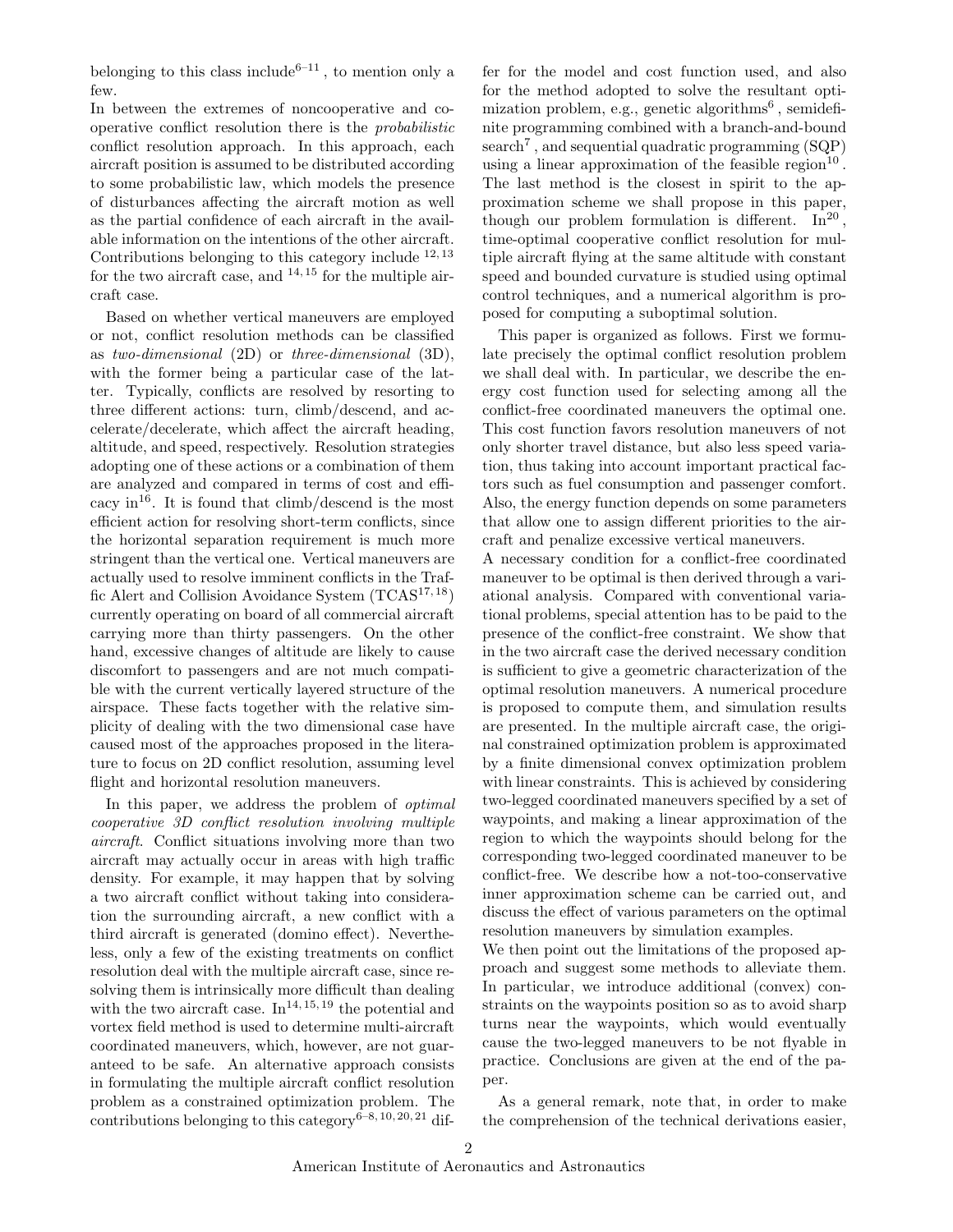we give a geometric interpretation of the obtained results, wherever possible. Also, we put emphasis on the implementative aspects of the proposed algorithms.

# Problem formulation

Consider a single aircraft, say aircraft  $i$ , flying from position  $a_i \in \mathbb{R}^3$  at time  $t_0$  to position  $b_i \in \mathbb{R}^3$  at time  $t_f$ . Set  $T \triangleq [t_0, t_f]$ , and denote by  $P_i$  the set of all  $manewers$  for aircraft  $i$ , where a maneuver is defined to be a continuous and piecewise  $C^1$  map, say  $\alpha_i$ , from T to  $\mathbb{R}^3$  satisfying  $\alpha_i(t_0) = a_i$  and  $\alpha_i(t_f) = b_i^1$ .

The *energy* of a maneuver  $\alpha_i \in \mathbf{P}_i$  is then defined as

$$
J(\alpha_i) = \frac{1}{2} \int_{t_0}^{t_f} ||\dot{\alpha}_i(t)||^2 dt.
$$
 (1)

.

Denote by  $L(\alpha_i)$  the length of the curve  $\alpha_i$ , i.e.,  $L(\alpha_i) = \int_{t_0}^{t_f} ||\dot{\alpha_i}(t)|| dt$ . Then, by the Cauchy-Schwartz inequality,<sup>22</sup>  $J(\alpha_i)$  satisfies

$$
J(\alpha_i) \ge \frac{1}{2} \frac{L(\alpha_i)^2}{(t_f - t_0)}
$$

The equality holds if and only if the speed  $\|\dot{\alpha}_i(t)\|$  is constant, and in this case the energy  $J(\alpha_i)$  is proportional to the square of the length of  $\alpha_i$ . This implies that the maneuver with the least energy for a single aircraft is the constant-speed motion along the line segment from its starting to its destination position. If the aircraft is forced to move along some fixed curve other than the line segment, then the parameterization of the curve with the least energy is the one with constant speed, and the minimal energy is proportional to the square of the curve length. As a result, the least energy maneuver between two points in the presence of static obstacles is the shortest curve joining the two points without crossing the obstacles, parameterized proportionally to its arc length. This observation will be used in a later section when dealing with the two aircraft case.

In the following developments, we assume that a group of aircraft flying in a certain region of the airspace has been isolated so that only conflicts among aircraft within this group need to be considered during the time interval of interest. This assumption, although impractical, is commonly adopted in the literature.

Suppose that the group under consideration is composed of  $n$  aircraft numbered from 1 to  $n$ . Set  $\mathbf{P}(\mathbf{a},\mathbf{b}) \triangleq \prod_{i=1}^n \mathbf{P}_i$ , where  $\mathbf{a} \triangleq (a_1,\ldots,a_n)$  and  $\mathbf{b} \triangleq$  $(b_1, \ldots, b_n)$ . Then, each element  $\alpha = (\alpha_1, \ldots, \alpha_n)$  of  $P(a, b)$  represents a *joint maneuver* (*n*-maneuver or simply maneuver when there is no ambiguity) for the n-aircraft system with starting position a and destination position **b**. A joint maneuver  $\alpha = (\alpha_1, \ldots, \alpha_n) \in$  $P(a, b)$  is said to be *conflict-free* if, for all the duration of the encounter, none of the aircraft enters the cylindrical protection zone of radius R and height  $2H$  surrounding any other aircraft. If for an arbitrary  $c \in \mathbb{R}^3$ we denote by  $c_{xy} \in \mathbb{R}^2$  and  $c_z \in \mathbb{R}$  its components on the horizontal  $xy$  plane and the vertical  $z$ -axis respectively, then the conflict-free condition is equivalent to the condition that there is no pair of indices  $(i, j)$ ,  $1 \leq i < j \leq n$ , such that  $\|\alpha_{i,xy}(t) - \alpha_{j,xy}(t)\| < R$  and  $|\alpha_{i,z}(t) - \alpha_{i,z}(t)| < H$  for some  $t \in T$ .

We denote by  $\mathbf{P}(R, H; \mathbf{a}, \mathbf{b})$  the set of all *conflict-free* (*joint*) maneuvers for the *n*-aircraft system with starting position  $\mathbf{a} = (a_1, \ldots, a_n)$  and destination position  $\mathbf{b} = (b_1, \ldots, b_n)$ . Throughout the paper we assume that each pair of points in the *n*-tuple  $(a_1, \ldots, a_n)$  satisfies either the horizontal or the vertical separation condition so that there is no conflict for the n-aircraft system at time  $t_0$ . Similarly for  $(b_1, \ldots, b_n)$ . As a result, the set  $\mathbf{P}(R, H; \mathbf{a}, \mathbf{b})$  is nonempty. Conflict-free maneuvers in  $\mathbf{P}(R, H; \mathbf{a}, \mathbf{b})$  will occasionally be called resolution maneuvers.

The performance of each *n*-maneuver  $\alpha \in \mathbf{P}(\mathbf{a}, \mathbf{b})$ can be characterized in terms of the cost function:

$$
J_{\mu}(\alpha) \triangleq \sum_{i=1}^{n} \mu_i J(\alpha_i), \qquad (2)
$$

where  $J(\alpha_i)$  is the energy of  $\alpha_i$  defined in equation (1), and  $\mu_1, \ldots, \mu_n$  are positive real numbers adding up to 1 that represent the priorities of the aircraft. Given a joint maneuver  $\alpha \in \mathbf{P}(\mathbf{a}, \mathbf{b})$ , we call  $J_{\mu}(\alpha)$  its µ-energy.

In absence of the separation constraint, the joint maneuver minimizing the  $\mu$ -energy is clearly the one where each aircraft flies at constant speed along the straight line joining its starting to its destination position. If we consider the separation requirement, then the conflict-free maneuver with minimal  $\mu$ -energy will still tend to be straight and smooth, which has important practical implications in terms of, for example, passenger comfort and fuel consumption. Observe that, by choosing different coefficients  $\mu_i$ ,  $i = 1, \ldots, n$ , one can assign different priorities to the n aircraft. In particular, one should associate smaller  $\mu_i$ 's to those aircraft with higher maneuverability so that they will assume a larger responsibility in resolving the conflict.

Our goal is then to solve the constrained optimization problem:

Minimize  $J_\mu(\alpha)$  subject to  $\alpha \in \mathbf{P}(R, H; \mathbf{a}, \mathbf{b})$ . (3)

Each solution  $\alpha^*$  to problem (3) is called an *optimal* (resolution) maneuver for the multi-aircraft system.

Note that, in this formulation, it can be expected that the optimal resolution maneuvers will mainly utilize the vertical dimension for almost all encounters

<sup>&</sup>lt;sup>1</sup>Piecewise  $C^1$  means that there is finite subdivision of  $T$ such that the map  $\alpha_i$  is continuously differentiable till the first order on each open subinterval. Then  $\dot{\alpha}_i(t)$ , denotes the first derivative of  $\alpha_i$  at those t where it is well defined, i.e., at all except a finite number of  $t \in T.$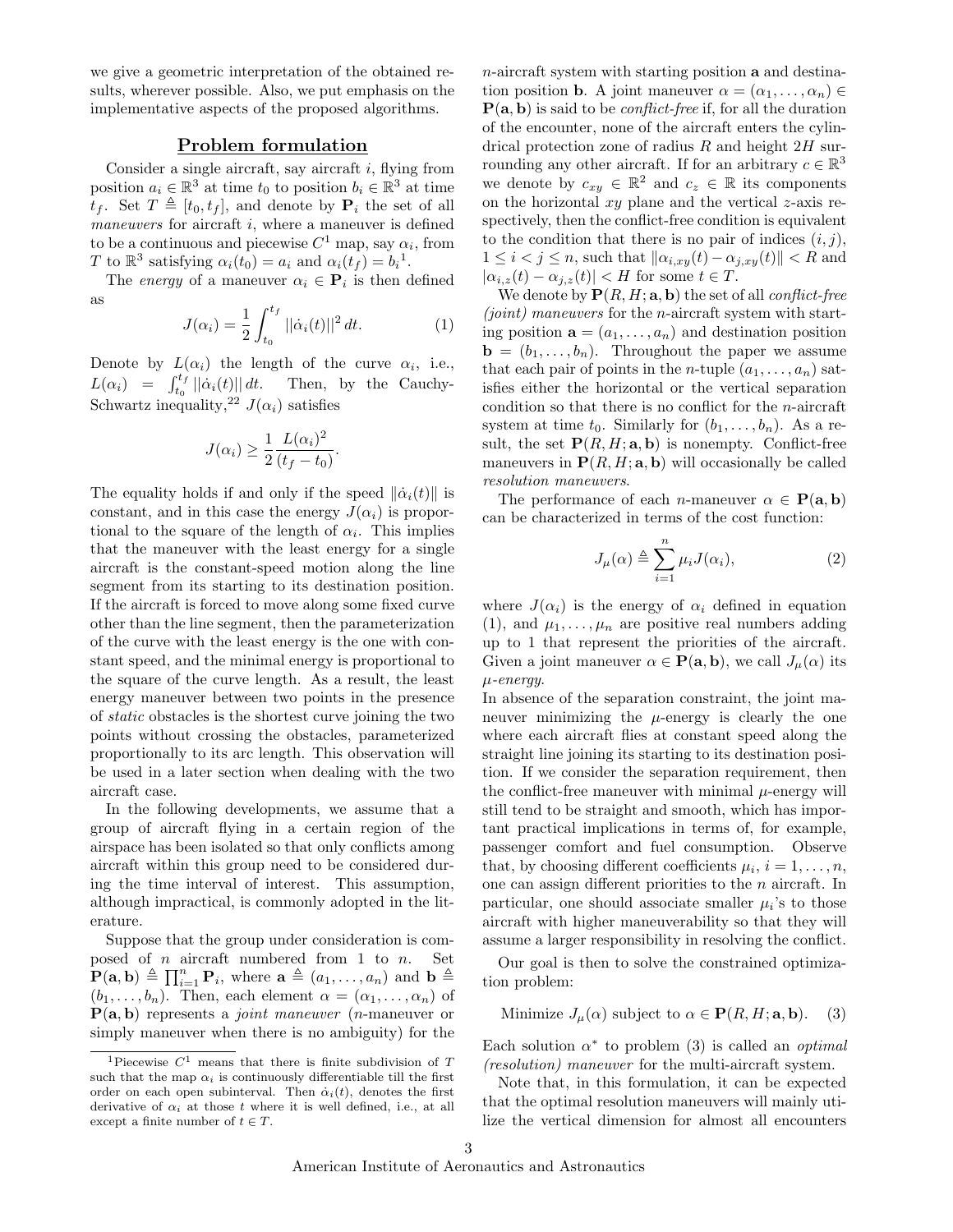since the minimum allowed vertical distance  $H$  is much smaller than the minimum allowed horizontal distance R. However, vertical maneuvers are usually the least comfortable ones for passengers. This is the reason why we now redefine the energy of a maneuver  $\alpha_i$  in equation (1) as follows:

$$
J(\alpha_i) = \frac{1}{2} \int_{t_0}^{t_f} [\|\dot{\alpha}_{i,xy}(t)\|^2 + \eta^2 |\dot{\alpha}_{i,z}(t)|^2] dt, \qquad (4)
$$

where  $\eta \geq 1$  is a coefficient introduced to penalize vertical maneuvers. This modification does not add further difficulties to the solution of problem (3), since the minimization of the new cost function can be easily reduced to the minimization of the one without penalty by scaling the z-axis by a factor of  $\eta$ . The  $\mu$ -energy with penalty  $\eta$  of a joint maneuver is in fact equal to the  $\mu$ -energy without penalty of the scaled version of the same joint maneuver, and optimal solutions to the scaled problem can be scaled back to give the optimal solutions to the original problem.

After scaling, the protection zone becomes a cylinder of radius R and height  $2\eta H$ , hence for large values of  $\eta$ , horizontal resolution maneuvers are more likely to be invoked. In particular, in the level flight case, when  $\eta \rightarrow \infty$  the problem degenerates into the 2D resolution problem studied  $in^{21}$ .

Without loss of generality, we shall then consider  $\eta = 1$  in the following developments.

# The  $\mu$ -alignment condition

In this section we derive a necessary condition for a conflict-free maneuver to be optimal, which will then be used to obtain the optimal resolution maneuvers in the two aircraft case.

Consider the destination position  $\mathbf{b} = (b_1, \ldots, b_n)$ . For each  $w \in \mathbb{R}^3$  we denote by  $\mathbf{b} + w$  the *n*-tuple  $(b_1 + w, \ldots, b_n + w)$ , which can be thought of as a new destination position of the n-aircraft system.

**Definition 1** The tilt operator  $\mathcal{T}_w$ :  $\mathbf{P}(R, H; \mathbf{a}, \mathbf{b}) \rightarrow$  $\mathbf{P}(R, H; \mathbf{a}, \mathbf{b} + w)$  is a map such that for any  $\alpha \in$  $\mathbf{P}(R, H; \mathbf{a}, \mathbf{b}), \ \beta = \mathcal{T}_{w}(\alpha) \in \mathbf{P}(R, H; \mathbf{a}, \mathbf{b} + w)$  is defined by  $\beta_i(t) = \alpha_i(t) + \frac{t-t_0}{t_f-t_0}w, \forall t \in T, i = 1, \ldots, n.$ 

It is easily verified that  $T_w \circ T_{-w} = T_{-w} \circ T_w = id$ , where  $\circ$  denotes map composition and *id* the identity map. Hence  $\mathcal{T}_w$  is a bijection. Moreover,

**Proposition 1** Suppose that  $\alpha^* \in \mathbf{P}(R, H; \mathbf{a}, \mathbf{b})$  is an optimal solution to problem (3). Then  $\beta^* = \mathcal{T}_w(\alpha^*)$ minimizes  $J_\mu(\beta)$  subject to  $\beta \in \mathbf{P}(R, H; \mathbf{a}, \mathbf{b} + w)$ .

**Proof:** For any  $\beta \in \mathbf{P}(R, H; \mathbf{a}, \mathbf{b} + w)$ , let  $\alpha =$  $\mathcal{T}_{-w}(\beta)$ . Then  $\alpha \in \mathbf{P}(R, H; \mathbf{a}, \mathbf{b})$ , and  $J_{\mu}(\beta)$  can be expressed as

$$
J_{\mu}(\beta) = \frac{1}{2} \int_{t_0}^{t_f} \sum_{i=1}^{n} \mu_i ||\dot{\alpha}_i(t) + \frac{w}{t_f - t_0}||^2 dt
$$
  
=  $J_{\mu}(\alpha) + \frac{w^T (\sum_{i=1}^{n} \mu_i (b_i - a_i) + w/2)}{t_f - t_0}.$  (5)

Notice that the second term in the last expression is a constant independent of  $\beta$ . Denote it by C. From equation (5) and the optimality of  $\alpha^*$ , it follows that  $J_{\mu}(\beta) \geq J_{\mu}(\alpha^*) + C$ ,  $\forall \beta \in \mathbf{P}(R, H; \mathbf{a}, \mathbf{b} + w)$ , where equality holds if  $\alpha = \alpha^*$ , i.e. if  $\beta = \beta^*$ . This concludes the proof.

The starting and destination positions a and b of an n-aircraft system are said to be  $\mu$ -aligned if they have the same  $\mu$ -centroid, i.e., if  $\sum_{i=1}^{n} \mu_i a_i = \sum_{i=1}^{n} \mu_i b_i$ . For arbitrary **a** and **b**, set  $\mathbf{b}' = \mathbf{b} + w$  where  $w =$  $\sum_{i=1}^{n} \mu_i (a_i - b_i)$ , then **a** and **b'** are  $\mu$ -aligned.

We next introduce the drift operation on joint maneuvers, which generates a conflict-free maneuver when applied to a conflict-free maneuver. This operator is used in the proof of Proposition 2.

**Definition 2** Let  $\gamma : T \to \mathbb{R}^3$  be a continuous and piecewise  $C^1$  map such that  $\gamma(t_0) = \gamma(t_f) = 0$ . Then the drift operator  $\mathcal{D}_{\gamma} : \mathbf{P}(R, H; \mathbf{a}, \mathbf{b}) \to \mathbf{P}(R, H; \mathbf{a}, \mathbf{b})$ is a map such that for any  $\alpha \in \mathbf{P}(R, H; \mathbf{a}, \mathbf{b}), \ \beta =$  $\mathcal{D}_{\gamma}(\alpha) \in \mathbf{P}(R, H; \mathbf{a}, \mathbf{b})$  is defined by  $\beta_i(t) = \alpha_i(t) +$  $\gamma(t), \forall t \in T, i = 1, \ldots, n.$ 

Using the fact that the  $\mu$ -energy of an optimal resolution maneuver cannot decrease under the perturbation of any drift operation, one can derive the optimality condition in Proposition 2 below. The proof starts by considering the  $\mu$ -aligned case, and then proceeds to the case of arbitrary a and b by using the conclusion of Proposition 1.

**Proposition 2** Assume that  $\alpha^* \in P(R, H; \mathbf{a}, \mathbf{b})$  is an optimal solution to problem (3). Then for all  $t \in T$ ,

$$
\sum_{i=1}^{n} \mu_i \alpha_i^*(t) = \sum_{i=1}^{n} \mu_i a_i + \frac{t - t_0}{t_f - t_0} \left( \sum_{i=1}^{n} \mu_i b_i - \sum_{i=1}^{n} \mu_i a_i \right),
$$

which in the case of  $\mu$ -aligned **a** and **b** reduces to

$$
\sum_{i=1}^{n} \mu_i \alpha_i^*(t) = \sum_{i=1}^{n} \mu_i a_i = \sum_{i=1}^{n} \mu_i b_i, \quad \forall t \in T.
$$

**Proof:** We start by considering the case when **a** and **b** are  $\mu$ -aligned. Consider a continuous and piecewise  $C^1$  map  $\gamma: T \to \mathbb{R}^3$  satisfying  $\gamma(t_0) = \gamma(t_f) = 0$ . For each  $\lambda \in \mathbb{R}$  define  $\beta_{\lambda} \triangleq \mathcal{D}_{\lambda\gamma}(\alpha^*)$ . Note that  $\beta_{\lambda} \in$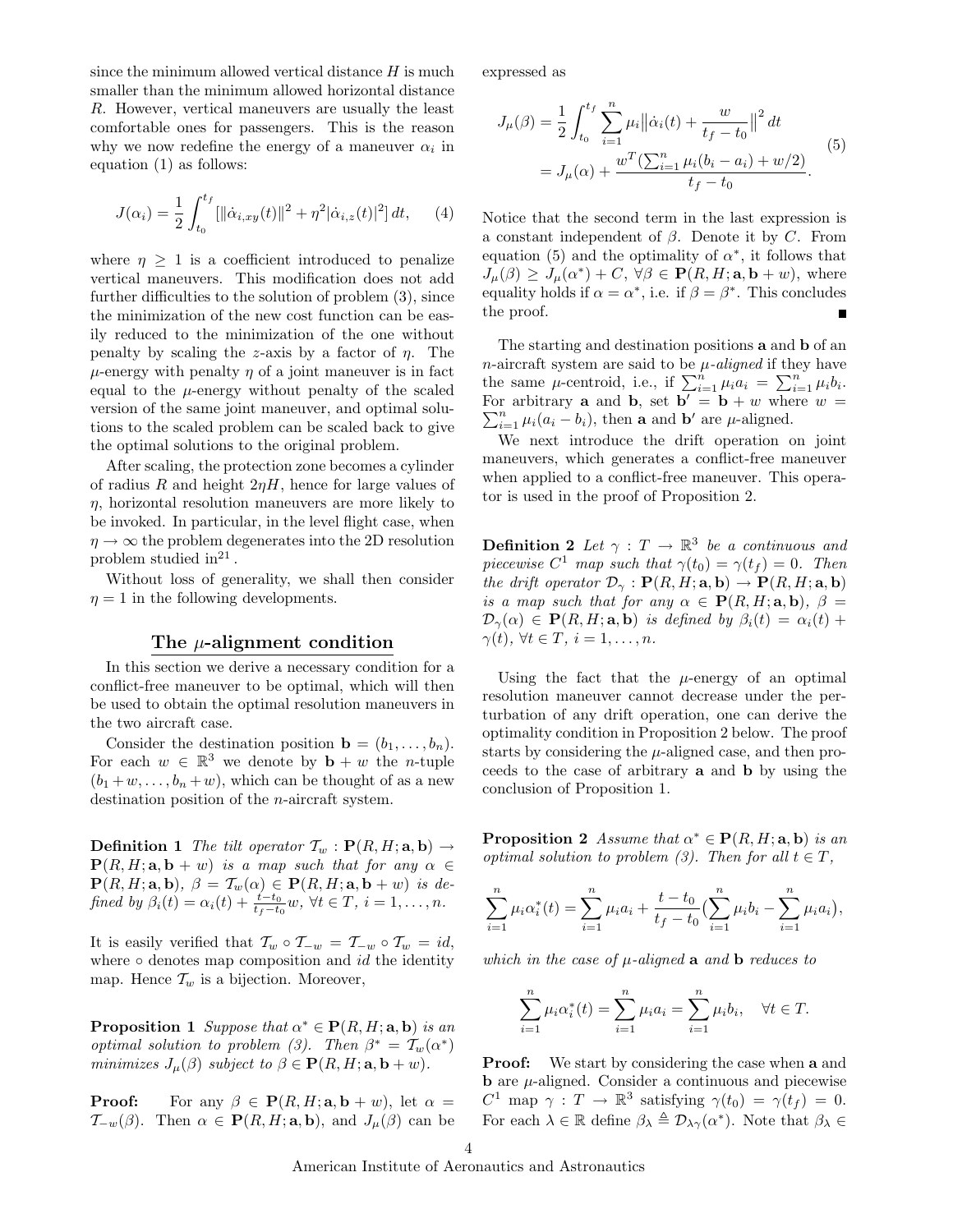$$
J_{\mu}(\beta_{\lambda}) - J_{\mu}(\alpha^{*})
$$
  
=  $\frac{1}{2} \int_{t_{0}}^{t_{f}} \sum_{i=1}^{n} \mu_{i} ||\dot{\alpha}_{i}^{*}(t) + \lambda \dot{\gamma}(t)||^{2} dt - J_{\mu}(\alpha^{*})$   
=  $\frac{\lambda^{2}}{2} \int_{t_{0}}^{t_{f}} ||\dot{\gamma}(t)||^{2} dt + \lambda \int_{t_{0}}^{t_{f}} \dot{\gamma}(t)^{T} \sum_{i=1}^{n} \mu_{i} \dot{\alpha}_{i}^{*}(t) dt.$ 

The difference  $J_{\mu}(\beta_{\lambda}) - J_{\mu}(\alpha^*)$  is a quadratic function of  $\lambda$  which, by the optimality of  $\alpha^*$ , must be nonnegative for all  $\lambda \in \mathbb{R}$ . Hence  $\int_{t_0}^{t_f} \dot{\gamma}(t)^T \sum_{i=1}^n \mu_i \dot{\alpha}_i^*(t) dt = 0$ must hold for any choice of  $\gamma$  such that  $\gamma(t_0)$  =  $\gamma(t_f) = 0$ . Since **a** and **b** are  $\mu$ -aligned, we can choose  $\gamma(t) = \sum_{i=1}^n \mu_i \alpha_i^*(t) - \sum_{i=1}^n \mu_i a_i$ . Given that  $\alpha^*$  is piecewise  $C^{\overline{1}}$ , this leads to  $\sum_{i=1}^{L} \mu_i \dot{\alpha}_i^*(t) = 0$  for almost all  $t \in T$ , and hence, by integration, to the desired conclusion for the  $\mu$ -aligned case.

For the general case when **a** and **b** are not necessarily  $\mu$ -aligned, let  $w = \sum_{i=1}^n \mu_i (a_i - b_i)$ . Then  $\mathcal{T}_w$  maps  $\alpha^*$  to  $\beta^* = \mathcal{T}_w(\alpha^*)$  which, by Proposition 1, minimizes  $J_{\mu}(\beta)$  over all  $\beta \in \mathbf{P}(R, H; \mathbf{a}, \mathbf{b}')$  with  $\mathbf{b}' = \mathbf{b} + w$ . Since **a** and  $\mathbf{b}'$  are  $\mu$ -aligned, we know that

$$
\sum_{i=1}^{n} \mu_i \beta_i^*(t) = \sum_{i=1}^{n} \mu_i a_i, \quad \forall t \in T.
$$

The desired conclusion is then obtained by using the relation  $\alpha^* = \mathcal{T}_{-w}(\beta^*)$ .

Note that the result in Proposition 2 can be restated by saying that the  $\mu$ -centroid of  $\alpha^*$  moves at constant speed along the straight line joining the  $\mu$ -centroid of **a** to the  $\mu$ -centroid of **b**. This property will allow us to derive the solution to problem (3) in the two aircraft case.

In the sequel, we shall focus on the  $\mu$ -aligned case, since in fact by Proposition 1 solving problem (3) for a and b is equivalent to solving problem (3) for the  $\mu$ -aligned **a** and **b**' = **b** +  $\sum_{i=1}^{n} \mu_i (a_i - b_i)$ .

## Two aircraft case

Assume that  $\mathbf{a} = (a_1, a_2)$  and  $\mathbf{b} = (b_1, b_2)$  are  $\mu$ aligned and denote by  $c$  their common  $\mu$ -centroid, i.e.,  $c = \mu_1 a_1 + \mu_2 a_2 = \mu_1 b_1 + \mu_2 b_2$ . By Proposition 2, an optimal 2-maneuver  $\alpha^* = (\alpha_1^*, \alpha_2^*) \in \mathbf{P}(R, H; \mathbf{a}, \mathbf{b})$ satisfies

$$
\alpha_1^*(t) - c = -\frac{\mu_2}{\mu_1} (\alpha_2^*(t) - c), \quad \forall t \in T,
$$
 (6)

from which it easily follows that the energies of  $\alpha_1^*$  and  $\alpha_2^*$  are related by  $\mu_1^2 J(\alpha_1^*) = \mu_2^2 J(\alpha_2^*)$ . Hence problem (3) becomes finding among all conflict-free maneuvers satisfying equation (6) the one that minimizes the energy of the maneuver for a single aircraft, say, aircraft 1. The separation constraint can be simplified as well, since by equation (6) it is equivalent to the condition

that the curve  $\alpha_1^*(\cdot)$  never enters the cylinder  $W_\mu$  of radius  $R_{\mu} = \mu_2 R$  and height  $2H_{\mu} = 2\mu_2 H$  centered symmetrically around the  $\mu$ -centroid  $c$ .

As a result of these simplifications, problem (3) is equivalent to:

Minimize 
$$
J(\alpha_1)
$$
 subject to  
\n
$$
\alpha_1 \in \mathbf{P}_1, \alpha_1(t) \in \mathbb{R}^3 \setminus W_\mu, \forall t \in T,
$$
\n(7)

which consists in finding the minimum energy maneuvers of aircraft 1 in the presence of the static obstacle  $W_{\mu}$ . From the discussion following definition (1) of the energy of a maneuver, we then know that a solution to problem (7) is a constant-speed motion along a shortest curve joining  $a_1$  to  $b_1$  while avoiding the obstacle  $W_u$ . Under the feasibility assumption, both  $a_1$  and  $b_1$ belong to  $\mathbb{R}^3 \setminus W_\mu$ , and such a curve can be computed efficiently by an algorithm whose description is postponed to a later section. Once  $\alpha_1^*$  is computed, then  $\alpha_2^*$  can be obtained from  $\alpha_1^*$  through equation (6), thus concluding the treatment of the  $\mu$ -aligned case.

For not necessarily  $\mu$ -aligned **a** and **b**, by Proposition 1 an optimal solution  $\alpha^* \in \mathbf{P}(R, H; \mathbf{a}, \mathbf{b})$  to problem (3) is given by:

$$
\begin{cases} \alpha_1^*(t) = \gamma_1^*(\mathbf{a}, \mathbf{b} + w)(t) - \frac{t - t_0}{t_f - t_0}w \\ \alpha_2^*(t) = \gamma_2^*(\mathbf{a}, \mathbf{b} + w)(t) - \frac{t - t_0}{t_f - t_0}w \end{cases}, \quad \forall t \in T, \quad (8)
$$

where  $(\gamma_1^*(\mathbf{a}, \mathbf{b} + w), \gamma_2^*(\mathbf{a}, \mathbf{b} + w))$  denotes an optimal conflict-free maneuver in  $\mathbf{P}(R, H; \mathbf{a}, \mathbf{b} + w)$  with  $w =$  $\mu_1 a_1 - \mu_1 b_1 + \mu_2 a_2 - \mu_2 b_2$  (note that **a** and **b** + w are  $\mu$ -aligned).

The optimal solutions depend on the choice of the priority coefficients  $\mu_1$  and  $\mu_2$ . Consider the case when the priority of aircraft 1 is much larger than that of aircraft 2 so that  $\mu_2 \simeq 0$ . In the  $\mu$ -aligned case this implies that  $a_1 \simeq b_1$ , and the radius and height of the cylinder  $W_{\mu}$  are approximately 0. Therefore  $\gamma_1^*$  is nearly a zero motion. For not necessarily  $\mu$ -aligned a and b, from the first equation in (8) it follows that an optimal maneuver for aircraft 1 is almost a constantspeed motion along the line segment from  $a_1$  to  $b_1$ . Hence, as expected, aircraft 1 behaves as if there were no other aircraft flying in the same region, whereas aircraft 2 is the one assuming the responsibility of avoiding conflicts.

#### Some examples of optimal 2-maneuvers

In this section, we present some examples of twoaircraft encounters, and discuss the influence of various factors on the corresponding optimal resolution maneuvers. In all the examples, the coordinates of the aircraft positions are measured in nmi,  $R = 5$  nmi and  $H = 0.3292$  nmi.

We start by considering a two-aircraft encounter where  $a_1 = (0, 20, 1), b_1 = (40, 20, 1),$  and  $a_2 =$  $(20, 0, 1), b_2 = (20, 40, 1),$  so that the two straight lines connecting the starting and destination positions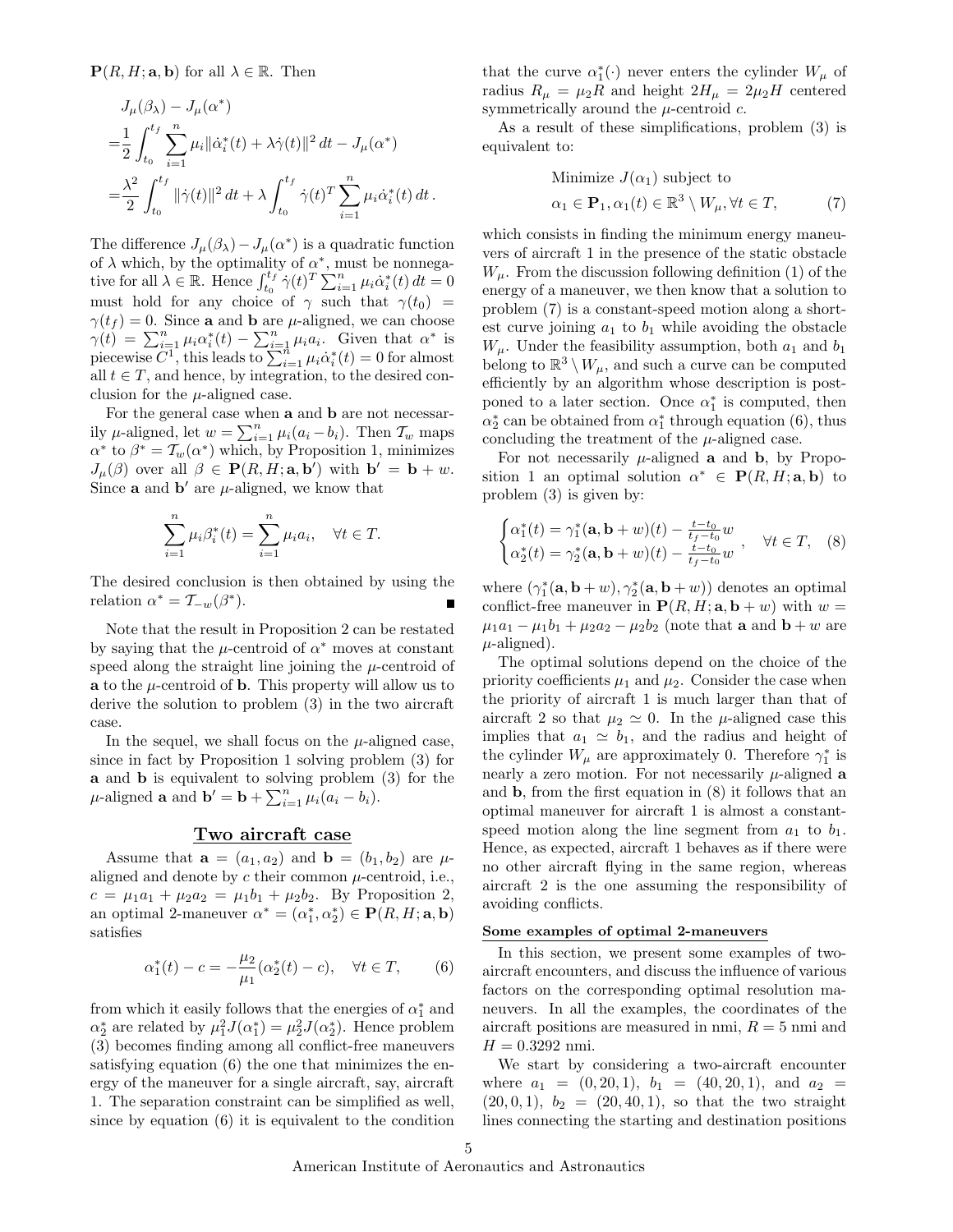

Fig. 1 An optimal resolution maneuver for an orthogonal two-aircraft encounter ( $\eta = 5$  and  $\mu_1 =$  $\mu_2 = 0.5$ ): (a) 3D representation; (b) top view.

of each aircraft are on the same horizontal plane and cross each other at a right angle. These two lines represent the ideal trajectories of the two aircraft.

Figure 1 shows an optimal maneuver in the case when the two aircraft have the same priority ( $\mu_1 = \mu_2 = 0.5$ ) and  $\eta = 5$ . Starting and destination positions of the two aircraft are marked with stars and diamonds respectively, whereas the circles represent the aircraft positions at equally spaced time instants. Hence the denser the circles, the slowlier the motions. The top view in (b) shows that the conflict is resolved by vertical deviations from the ideal trajectories.

Figure 2 represents optimal resolution maneuvers for the same two-aircraft orthogonal encounter under three different sets of aircraft priorities and the same  $\eta$  $(\eta = 5)$ . Although the optimal maneuvers in all three cases have the same top view (shown in the right-hand side of Figure 1), the vertical deviation of aircraft 1 from its ideal trajectory decreases as its priority increases. In other words, aircraft 2 with smaller priority will assume more responsibility in resolving the conflict. In the extreme case when  $\mu_1 = 1$  and  $\mu_2 = 0$ , the optimal resolution maneuver will be such that aircraft 1 flies along its ideal trajectory, while aircraft 2 assumes all the responsibility of avoiding conflicts with aircraft 1. These conclusions on the effect of the priority coefficients on the optimal resolution maneuvers hold in general for multi-aircraft encounters.

As for the effect of the vertical penalty factor, note that in Figure 1, where  $\eta = 5$  and  $\mu_1 = \mu_2 = 0.5$ , the conflict is resolved using only vertical deviations from the ideal trajectories. In contrast, if  $\eta$  is set equal to 15 ( $\mu_1 = \mu_2 = 0.5$ ), the conflict is resolved using only horizontal deviations (Figure 3). The explanation is that, in order to obtain the optimal resolution maneuvers, we have to scale the z-axis by a factor of  $\eta$ . When  $\eta$  is large so that the height of the cylindrical obstacle becomes much larger than its radius, a shortest curve between two points across the cylinder is more likely to be a curve around the side of the cylinder rather than around its top or bottom. Therefore the larger the vertical penalty factor  $\eta$ , the more likely it is that an optimal resolution maneuver will consist of horizontal deviations from the ideal trajectories. In general,



Fig. 2 Optimal resolution maneuvers for the orthogonal two-aircraft encounter with  $\eta = 5$  and (a)  $\mu_1 = 0.5, \mu_2 = 0.5;$  (b)  $\mu_1 = 0.7, \mu_2 = 0.3;$  (c)  $\mu_1 = 0.9,$  $\mu_2 = 0.1$ .



Fig. 3 An optimal resolution maneuver for the orthogonal two-aircraft encounter with  $\eta = 15$  ( $\mu_1 =$  $\mu_2 = 0.5$ : (a) 3D representation; (b) top view.

for encounters involving two or more aircraft with the aircraft initial and destination positions all at about the same altitude, there are two extreme cases: When  $\eta$  is very large, the problem degenerates into a planar conflict resolution problem, where only horizontal deviations are allowed in resolving the conflict; When  $\eta$ is close to 0, then only vertical deviations are used in the optimal resolution maneuvers and their top view consists of straight line segments.

## Shortest curve between two points in  $\mathbb{R}^3$  avoiding a cylindrical obstacle

In this section we describe briefly how to compute a shortest curve in  $\mathbb{R}^3$  connecting two points while avoiding a cylindrical obstacle. This is to complete the solution to problem (3) in the two aircraft case.

Consider a cylinder of radius  $r$  and heigh  $2h$  centered at the origin:

$$
D = \{(x, y, z) \in \mathbb{R}^3 : x^2 + y^2 < r^2 \text{ and } |z| < h\}.
$$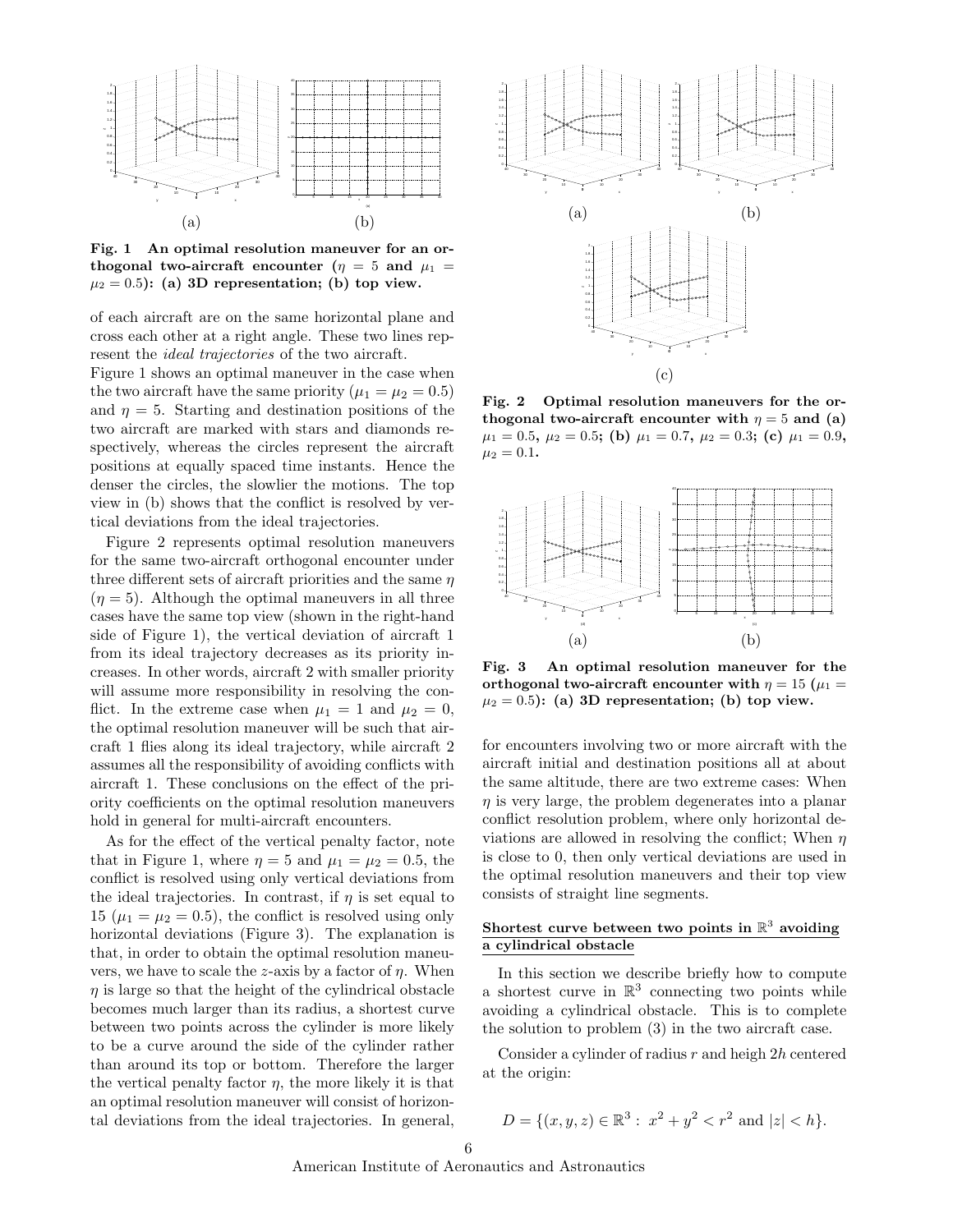Given two points a and b in  $\mathbb{R}^3 \setminus D$ , our objective is to

Find a shortest curve in  $\mathbb{R}^3 \setminus D$  connecting a and b. (9)

We require the curve to be continuous and piecewise  $C<sup>1</sup>$  so that its arc length is well defined.

It is obvious that, when  $a$  and  $b$  are *visible* to each other in the sense that the line segment joining  $a$  and  $b$  does not intersect the obstacle  $D$ , the shortest curve between  $a$  and  $b$  is the straight line segment joining them, hence the solution to problem (9) is trivial. Suppose now that a and b are not visible to each other.

Curves that are locally distance minimizing are called geodesics. A shortest curve between two points is necessarily a geodesic. In this sense, problem (9) is a special instance of the general problem of finding distance-minimizing geodesics in manifolds with (nonsmooth) boundary, which is studied to some extent  $in^{23, 24}$ . In particular,

**Proposition 3** A shortest curve in  $\mathbb{R}^3 \setminus D$  connecting a and b can be decomposed into three segments: a straight line segment from a to a point  $p \in \partial D$ , a geodesic segment of ∂D from p to a point  $q \in \partial D$ , and a straight line segment from q to b. Moreover, the two line segments are contained entirely in the interior of  $\mathbb{R}^3 \setminus D$  except for their end points p and q.

If the shortest curve between  $a$  and  $b$  is viewed as a path traveled from  $a$  to  $b$ , then Proposition 3 says that the curve will enter and exit  $\partial D$  exactly once, at positions  $p$  and  $q$  respectively. We then call  $p$  and  $q$ entry point and exit point, respectively. As a result of Proposition 3, solving problem (9) is equivalent to determining the entry point  $p$ , the exit point  $q$ , and the distance-minimizing geodesic segment on  $\partial D$  between  $p$  and  $q$ . In certain cases, some or all of the three segments in Proposition 3 can degenerate into points.

Notice that  $D$  is a subset of the cylinder  $Q$  defined by  $Q = \{(x, y, z) \in \mathbb{R}^3 : x^2 + y^2 < r^2\}$ . We can then distinguish three cases:

- **Case 1.** Both  $a$  and  $b$  are outside of  $Q$ , and at least one of them has z-coordinate in  $[-h, h]$ ;
- **Case 2.** Both  $a$  and  $b$  are outside of  $Q$ , and none of them has z-coordinate in  $[-h, h]$ ;
- **Case 3.** At least one of  $a$  and  $b$  belongs to  $Q$ ,

In each one of these cases a solution to problem (9) can assume only a finite number of qualitatively different configurations (see Figure 4). Within each admissible configuration, one can reduce problem (9) to a simple optimization problem over a compact region of  $\mathbb{R}^1$  or at most  $\mathbb{R}^2$ , and solve it numerically using softwares such as MATLAB. The (global) optimum is obtained by choosing among the so-obtained curves the one with the smallest length. For further details,  $\sec^{25}$ .

## Optimal two-legged maneuvers

The approach adopted in the previous section to compute optimal resolution maneuvers in the two aircraft case cannot be easily generalized to the multiple aircraft case since there are too many configurations to be considered. Therefore, in this section we simplify the problem by considering two-legged maneuvers specified by a set of waypoints.

### Reformulation of the problem

Consider an n-aircraft system with starting position  $\mathbf{a} = (a_1, \ldots, a_n)$  and destination position  $\mathbf{b} =$  $(b_1, \ldots, b_n)$ . Fix an epoch  $t_c \in T$  such that  $t_0$  <  $t_c < t_f$ . For each aircraft i,  $i = 1, \ldots, n$ , choose a waypoint  $c_i \in \mathbb{R}^3$ . A two-legged maneuver with waypoint  $c_i$  for aircraft i is a maneuver consisting of two stages: first from  $a_i$  at time  $t_0$  to  $c_i$  at time  $t_c$ , and then from  $c_i$  at time  $t_c$  to  $b_i$  at time  $t_f$ , moving at constant velocity in both stages. Denote by  $P_{i,2}$ the set of all two-legged maneuvers for aircraft  $i$ , and with  $\mathbf{P}_2(\mathbf{a}, \mathbf{b}) = \prod_{i=1}^{n} \mathbf{P}_{i,2}$  the set of all two-legged joint maneuvers for the n-aircraft system. Denote by  ${\bf P}_2(R, H; {\bf a}, {\bf b})$  the subset of  ${\bf P}_2({\bf a}, {\bf b})$  consisting of all those elements of  $P_2(a, b)$  that are conflict-free. We assume that the epoch  $t_c$  is fixed, so that each maneuver in  $P_2(a, b)$  (and hence in  $P_2(R, H; a, b)$ ) is uniquely specified by its waypoints  $(c_1, \ldots, c_n)$ .

Now we try to solve the following problem:

Minimize  $J_\mu(\alpha)$  subject to  $\alpha \in \mathbf{P}_2(R, H; \mathbf{a}, \mathbf{b})$ . (10)

One of the reasons why it makes sense studying problem (10) instead of the general problem (3) is related to the ATM practice: it is far simpler for the central controller to transmit the aircraft trajectory information in the form of waypoints and time to reach them rather than continuous trajectories. From a methodological point of view, since each maneuver in  $P_2(R, H; \mathbf{a}, \mathbf{b})$ is parameterized by a vector of waypoints  $(c_1, \ldots, c_n)$ , then problem (10) is a finite dimensional optimization problem, which is much easier to deal with than the variational problem (3).

In the two-legged case, both the cost function and the constraints in problem (10) can be simplified, and a (suboptimal) solution can be computed. We start by considering the cost function, and postpone the discussion on the constraints to later on.

Let  $\alpha$  be a two-legged joint maneuver in  $P_2(a, b)$ with waypoints  $(c_1, \ldots, c_n)$ . Then  $\alpha$  is specified by

$$
\alpha_i(t) = \begin{cases} a_i + (c_i - a_i) \frac{t - t_0}{t_c - t_0}, & t_0 \le t \le t_c \\ b_i + (c_i - b_i) \frac{t - t_f}{t_c - t_f}, & t_c < t \le t_f \end{cases}, \quad (11)
$$

for  $i = 1, \ldots, n$ . It is easy to verify that the  $\mu$ -energy of  $\alpha$  with  $\eta = 1$  is given by

$$
J_{\mu}(\alpha) = \frac{t_f - t_0}{(t_f - t_c)(t_c - t_0)} \sum_{i=1}^{n} \mu_i \|c_i - c_i^u\|^2 + C, \quad (12)
$$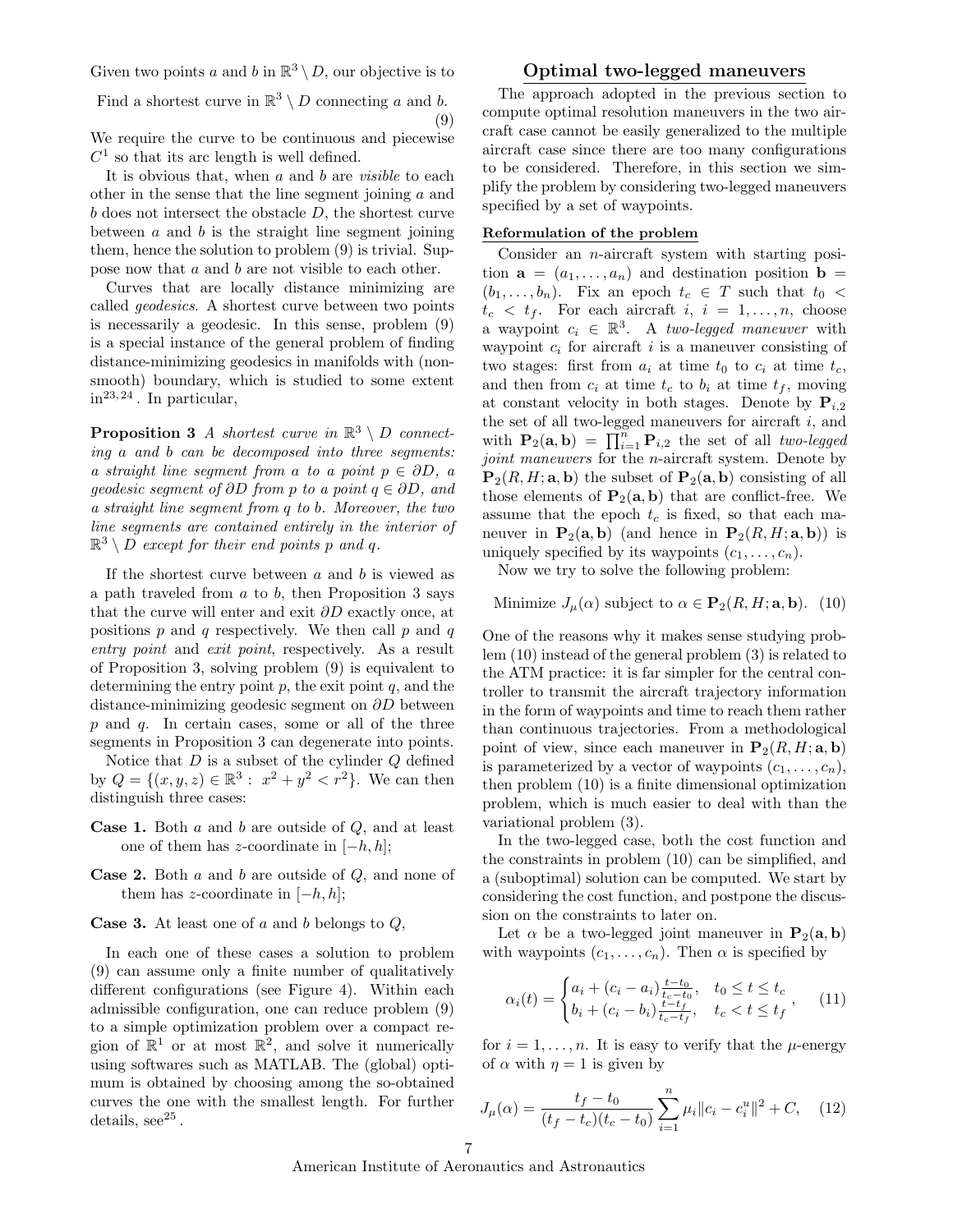

Fig. 4 Possible configurations for the solutions in (a) case 1; (b) case 2; (c) case 3.

where  $C$  is a constant and

$$
c_i^u = \frac{(t_f - t_c)a_i + (t_c - t_0)b_i}{t_f - t_0}, \quad i = 1, \dots, n, \quad (13)
$$

are the optimal waypoints when minimizing  $J_{\mu}(\alpha)$ without the conflict-free constraint. As a result of  $(12)$ , problem (10) is equivalent to

Minimize 
$$
\sum_{i=1}^{n} \mu_i ||c_i - c_i^u||^2
$$
 (14)

for all  $\alpha \in \mathbf{P}_2(R, H; \mathbf{a}, \mathbf{b})$  with waypoints  $(c_1, \ldots, c_n)$ . Note that the cost function to be optimized is quadratic in the optimization variables  $(c_1, \ldots, c_n)$ .

### Constraints on the waypoints

The condition that the two-legged joint maneuver  $\alpha \in \mathbf{P}_2(\mathbf{a}, \mathbf{b})$  with waypoints  $(c_1, \ldots, c_n)$  is conflictfree can be expressed in terms of constraints on  $(c_1, \ldots, c_n)$ . These constraints are in general nonconvex. We now study how they can be simplified and approximated by appropriate linear constraints.

Since  $\alpha \in \mathbf{P}_2(R, H; \mathbf{a}, \mathbf{b})$  is equivalent to the condition that there is no conflict between any aircraft pair, we focus on aircraft 1 and 2, and temporarily ignore the presence of other aircraft. The following result can be proven (the interested reader is referred  $\mathrm{to}^{25}$ for details).

Proposition 4 The condition that there is no conflict between aircraft 1 and aircraft 2 in  $\alpha \in \mathbf{P}_2(\mathbf{a}, \mathbf{b})$  is equivalent to the condition that the waypoints  $c_1$  and  $c_2$  satisfy:  $c_1 - c_2$  is visible to both  $a_1 - a_2$  and  $b_1 - b_2$ in  $\mathbb{R}^3$  in the presence of the open cylindrical obstacle W of radius R and height 2H centered at the origin.

Set  $\Delta a = a_1 - a_2$ ,  $\Delta b = b_1 - b_2$ , and  $\Delta c = c_1 - c_2$ . By Proposition 4, the feasible region of  $\Delta c$  consists of those points in  $\mathbb{R}^3$  visible to both  $\Delta a$  and  $\Delta b$  in the presence of the obstacle  $W$ . Such a region has a complex shape and, in particular, is not convex. Hence problem (14) is in essence a nonconvex optimization problem, which is not only difficult to solve, but may also admit multiple solutions. It is then natural to look for some convex approximation of the feasible region.

In a safety-critical context such as in ATM systems, it is necessary that the approximated region is strictly contained in the original feasible region (inner approximation) so as to ensure absolute safety. On the other hand, the approximation should be as tight as possible so that the computed solutions are close to be optimal. The approximation scheme introduced below satisfies these requirements. Moreover, since it only uses the fact that  $W$  is convex, it can be easily generalized to the case when the protection zone has an arbitrary convex shape, not necessarily cylindrical.

In the following we assume that both  $\Delta a$  and  $\Delta b$ belong to the interior of  $\mathbb{R}^3 \setminus W$ , which is satisfied in all situations in practice. We then distinguish two different cases depending on whether  $\Delta a$  and  $\Delta b$  are visible to each other in the presence of the obstacle W.

 $\Delta a$  and  $\Delta b$  are visible to each other. Suppose that the line segment joining  $\Delta a$  and  $\Delta b$  does not intersect W. In this case there is no conflict between aircraft 1 and aircraft 2 if they both fly at constant speed along their ideal trajectories, which are the two-legged joint maneuver with waypoints  $c_1^u$  and  $c_2^u$  defined in (13). Notice that  $\Delta c^u = c_1^u - c_2^u$  is on the line segment between  $\Delta a$  and  $\Delta b$ , hence outside of W. From this it follows that the approximated feasible region of  $\Delta c$ should include  $\Delta c^u$  and as much region in  $\mathbb{R}^3$  as possible, provided it is visible to both  $\Delta a$  and  $\Delta b$ . One such choice is described next.

Let  $L_{ab}$  be the line segment between  $\Delta a$  and  $\Delta b$ (end points included), and let  $\overline{W}$  be the closure of W, which is a closed cylinder. Since both  $L_{ab}$  and  $\overline{W}$ are compact and convex subsets of  $\mathbb{R}^3$ , there exists a point u in  $L_{ab}$  and a point v in W such that  $||u-v|| =$  $\inf\{\|x-y\|: x\in L_{ab}, y\in \overline{W}\}.$  If  $u\neq v$ , then through point  $v$  there is a unique plane  $P$  orthogonal to the straight line between u and v. P divides  $\mathbb{R}^3$  into two closed half spaces which intersect each other at P. The definition of  $u$  and  $v$  together with the convexity of  $L_{ab}$  and  $\overline{W}$  implies that  $L_{ab}$  is contained in one half space, while  $\overline{W}$  is contained in the other half space. We denote by  $P^+$  the closed half space containing  $L_{ab}$ . If  $u = v$ , then u (hence v) is located on  $\partial W$ . In this case we can choose any tangent plane to  $\partial W$  at u that separates  $L_{ab}$  and  $\overline{W}$ , and define  $P^+$  to be the side of it containing  $L_{ab}$ . Note that here we use the term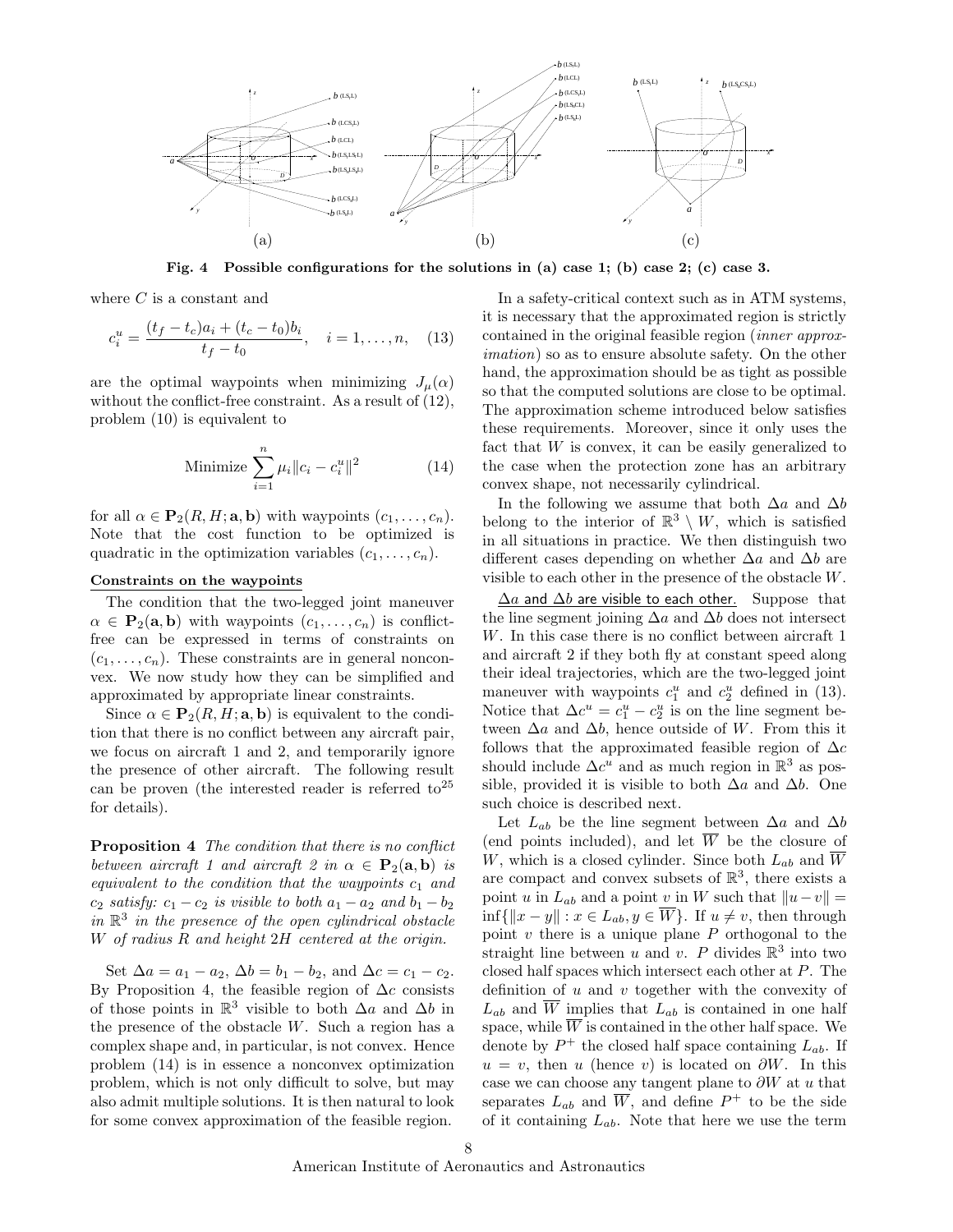"tangent planes" of  $\partial W$  in its generalized sense, i.e., those planes which intersect  $\partial W$  and have W on one side of them exclusively. In the special case when  $u = v$ and u is on the sharp edges of  $\partial W$ , there might be a family of such tangent planes, and we can choose any one of them in defining  $P^+$ , provided it separates  $L_{ab}$ and  $\overline{W}$ .

The closed half space  $P^+$  thus obtained satisfies the condition that it contains  $\Delta c^u$  and that all its points are visible to both  $\Delta a$  and  $\Delta b$ . Therefore we can use  $P^+$  as the approximated feasible region of  $\Delta c$ . This in essence imposes a single linear constraint on  $c_1$  and  $c_2$ in the form  $n^T(c_1-c_2-v) \geq 0$  for some vector  $n \in \mathbb{R}^3$ .

The points  $u$  and  $v$  can be computed by using standard optimization algorithms.

 $\Delta a$  and  $\Delta b$  are not visible to each other. Let p and q be the entry point and the exit point of a shortest curve in  $\mathbb{R}^3 \setminus W$  from  $\Delta a$  to  $\Delta b$  as defined after Proposition 3.

Since  $\Delta a$  is in the interior of  $\mathbb{R}^3 \setminus W$  by assumption,  $p$  is located on the contour of  $W$  with respect to a viewer situated at  $\Delta a$ . Among all the planes that are tangent to  $\partial W$  at p, let  $P_a$  be the one which passes through  $\Delta a$ . The choice of  $P_a$  is unique unless p is on the sharp edges of  $\partial W$  and  $\Delta a$  has the same z-coordinate as p. In the latter case, we can choose an arbitrary tangent plane. Let  $P_a^+$  be the closed half space determined by the side of  $P_a$  that does not contain W. Points in  $P_a^+$  are visible to  $\Delta a$ . In a similar way we can define  $P_b^+$  based on the tangent plane to  $\partial W$  at q that passes through  $\Delta b$ . Points in  $P_b^+$  are visible to  $\Delta b$ . Therefore points in  $P^+ \triangleq P_a^+ \cap P_b^+$  are visible to both  $\Delta a$  and  $\Delta b$ , and can be used as the approximated feasible set for  $\Delta c$ . This translates into two linear constraints on  $c_1$  and  $c_2$ .

In summary, given  $\Delta a$  and  $\Delta b$ , one or two linear inequalities can be used to approximate the constraint that  $\Delta c$  is visible to both  $\Delta a$  and  $\Delta b$  in the presence of obstacle W. Such a linear approximation should be carried out for all aircraft pairs, thus leading to the following approximated version of problem (14):

$$
\min_{c_i - c_j \in P_{ij}^+, 1 \le i < j \le n} \sum_{i=1}^n \mu_i \|c_i - c_i^u\|^2,\tag{15}
$$

where  $P_{ij}^{+}$  is the linear approximation of the feasible set for  $c_i - c_j$  computed based on  $a_i - a_j$  and  $b_i - b_j$ as described above. Problem (15) is a linearly constrained quadratic programming problem, which can be efficiently solved by many software packages.

#### Some examples of multi-aircraft encounters

Consider a three-aircraft encounter where  $a_1$  =  $(0, 50, 4), b_1 = (100, 50, 4), a_2 = (50, 0, 4), b_2 =$  $(50, 100, 4), a_3 = (100, 100, 5), \text{ and } b_3 = (0, 0, 3), \text{ i.e.,}$ aircraft 1 and aircraft 2 are flying at the same altitude

with cross-path angle of 90°, whereas aircraft 3 dives across that altitude and has a path angle of 135◦ with both aircraft 1 and aircraft 2. All the three aircraft have identical priority and  $t_c = (t_0 + t_f)/2$ . We choose  $R = 10$  nmi to make the resolution maneuvers more evident in the plots.

Figure 5 shows the solutions to problem (15) corresponding to two different values of  $\eta$ . Specifically, plotted in (a) is the snapshot at a time instant near  $t_c$ of the two-legged joint maneuver solving problem (15) for  $\eta = 5$ . Its top view is shown in (b). The cylinders with radius  $R/2$  and height H in (a) represent half the size of the protection zones surrounding each aircraft, so that two aircraft are in a conflict situation if and only if the corresponding cylinders intersect each other. Similarly, (c) and (d) represent a snapshot of the solution to problem (15) with  $\eta = 50$ . As in the two-aircraft case, larger value of  $\eta$  will force the aircraft to adopt horizontal maneuvers to resolve the conflict.

Figure 6 shows the simulation results for a fouraircraft encounter with  $a_1 = (0, 100, 4), b_1 =$  $(100, 0, 4), a_2 = (20, 80, 4), b_2 = (80, 20, 4), a_3 =$  $(95, 95, 4), b_3 = (0, 0, 4), a_4 = (70, 65, 4), \text{ and } b_4 =$ (20, 25, 4). The four aircraft are divided into two groups, each consisting of two aircraft one overtaking the other, with the path angle between the two groups being 90°. We choose  $R = 10$  nmi,  $H = 0.3292$  nmi, and  $t_c = (t_0 + t_f)/2$ . All aircraft have equal priority. A snap shot of the solution to problem (15) at a time instant near  $t_c$  is represented in (a) and (b) for  $\eta = 5$ , and in (c) and (d) for  $\eta = 50$ . (c) and (d) can be thought of as the restricted solution to problem (10) when the motion of each aircraft is required to be contained in the plane at altitude 4.

#### Further constraints on the waypoints

So far we have assumed that the two-legged maneuver obtained by solving the optimization problem (15) is flyable. In practice, this is generally not the case because of the abrupt turn and the change of speed when an aircraft passes through its waypoint. In the following we shall propose practical constraints on the waypoints to alleviate such drawbacks, at least to a certain extent. In order for the optimization problem to be computationally tractable, it is important that the introduced constraints are convex.

We start by considering the speed constraint. Suppose that the speed of each aircraft during both stages of its maneuver cannot exceed a certain threshold  $v_{max}$ . Recall that  $t_c$  is the time epoch corresponding to the middle waypoints. Then the speed constraint for aircraft i can be expressed as:

$$
||a_i - c_i|| \le v_{max}(t_c - t_0),||b_i - c_i|| \le v_{max}(t_f - t_c).
$$
 (16)

Note that constraint (16) implies that  $c_i$  must be-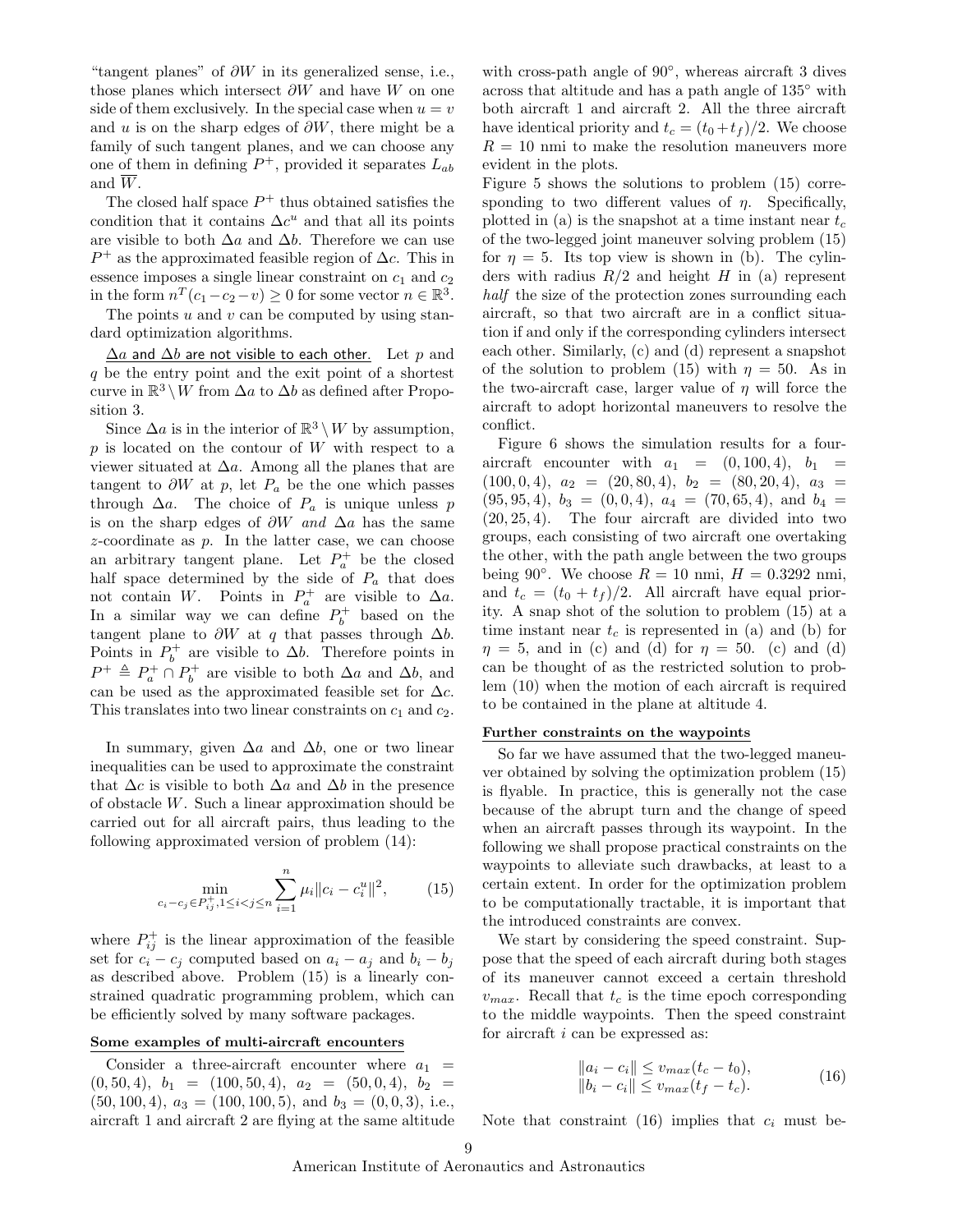

Fig. 5 Two-legged resolution maneuvers for a three-aircraft encounter  $(\mu_1 = \mu_2 = \mu_3 = 1/3)$ : (a) 3D representation and (b) top view when  $\eta = 5$ ; (c) 3D representation and (d) top view when  $\eta = 50$ .



Fig. 6 Two-legged resolution maneuvers for a four-aircraft encounter  $(\mu_1 = \mu_2 = \mu_3 = \mu_4 = 1/4)$ : (a) 3D representation and (b) top view when  $\eta = 5$ ; (c) 3D representation and (d) top view when  $\eta = 50$ .

long to the intersection of two spheres, one centered at  $a_i$  and the other centered at  $b_i$ . Hence the speed constraint is convex. Different  $v_{max}$  can be used for aircraft with different capabilities.

A further practical constraint is that on the turning angle. Here, we consider a simplified version of this constraint. More precisely, we project each aircraft maneuver onto the  $xy$ ,  $yz$ , and  $xz$  planes, and require that each projection satisfies the condition that the angle between the two segments composing it does not exceed a certain threshold  $\theta_{max}$ .

Note that both the speed and turning angle constraints can be expressed using a second order cone constraint of the form

$$
\|\hat{A}s + \hat{b}\| \leq \hat{c}s + \hat{d},\tag{17}
$$

for some matrix  $\hat{A}$ , vectors  $\hat{b}$ ,  $\hat{c}$ , and constant  $\hat{d}$  of suitable dimensions, where s denotes the optimization variable. Therefore, the optimization problem (15) together with the speed and the simplified turning angle constraints becomes a Second Order Cone Programming (SOCP) problem, which can be solved by using softwares such as SOCP<sup>26</sup> . Note that as before, the vertical discount factor  $\eta$  can be incorporated into these two constraints.

Figure 7 shows the effect of the speed and turning angle constraints on a five-aircraft encounter. Here we choose  $t_0 = 0$  min,  $t_f = 10$  min,  $t_c = 5$  min,  $\eta = 50$ ,  $R = 5$  nmi, and we assign the same priority to all the aircraft. The solution to problem (15) without any additional constraint is shown in (a), the solution with the speed constraint of  $v_{max} = 7.102$  nmi/min is shown in (b), whereas the solution with the turning angle constraint  $\theta_{max} = \pi/10$  on the xy plane projection is reported in (c). As expected, the aircraft which experiments the largest speed and turning angle in case (a) (the one starting from the top left corner and ending in the bottom right corner) tends to have a straighter motion under the additional constraints on either the speed or the turning angle.

Further adjustments can be introduced to improve the flyability of the generated maneuvers. For example, one can consider multi-legged maneuvers and adopt an iterative procedure to get an approximated optimal solution for the multi-legged version of the conflict resolution problem. Furthermore, to avoid sharp turns at time  $t_0$ , one can choose the starting epoch to be  $t_0 + \Delta$  for some positive  $\Delta$ , and use the time interval  $[t_0, t_0 + \Delta]$  as buffer for possible heading adjustments.

# Conclusions

In this paper we study the problem of designing optimal conflict-free maneuvers for multi-aircraft encounters. An algorithm is proposed for solving the resultant constrained optimization problem in the two aircraft case. When more than two aircraft are involved, we consider two-legged maneuvers defined by a set of waypoints. The original optimization problem is then reduced to a finite dimensional convex optimization problem with linearly approximated conflict-free constraints on the waypoints. Path flyability is taken into account by introducing maximum speed and turning angle constraints.

Still, much work needs to be done for the implementation of an optimal resolution algorithm that proves to be effective in most practical situations.